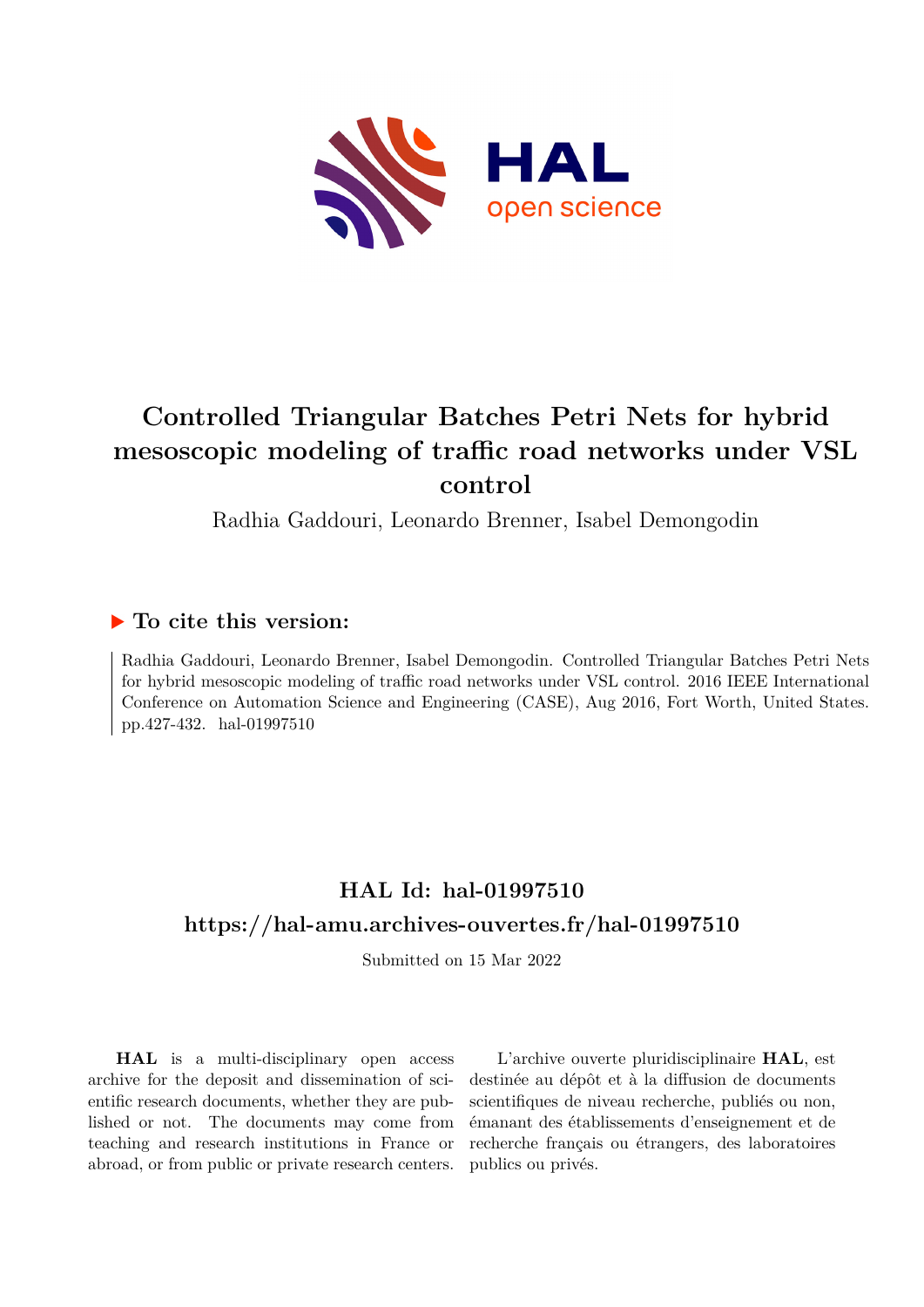# Controlled Triangular Batches Petri Nets for hybrid mesoscopic modeling of traffic road networks under VSL control

Radhia Gaddouri, Leonardo Brenner and Isabel Demongodin

*Abstract*— In the discrete event and hybrid systems theory, Batches Petri Nets (BPN) have been defined as an extension of Hybrid Petri nets for representing in a single node a linear relation between flow and density. This formalism and its extensions allow us to delay flows according to accumulation phenomena. Applied to mesoscopic modeling of traffic road networks, Triangular Batches Petri Nets (TBPN) have been defined as a triangular flow-density relation, allowing the representation of traffic congestion/decongestion phenomena. When variable speed limit (VSL) control is applied on the traffic road networks, i.e., a method that improves the traffic conditions by the reduction of congestion, Controlled Triangular Batches Petri Nets (CTBPN) can be used for analyzing such phenomena. In this paper, we present the hybrid formalism defined in CTBPN, i.e., the hybrid behavior of a batch in free, congestion or decongestion behavior. As an illustrative example, the congestion/decongestion phenomena on a road section and the impact of a VSL control are shown.

### I. INTRODUCTION

Nowadays the traffic demand is often greater than traffic capacity of the roads and, when it occurs, a phenomenon of traffic congestion appears. To reduce the traffic congestion without expand or build new roads, the optimization of the traffic flow becomes an important study issues in transportation systems. The most common optimization strategies are Ramp Metering Regulation (RMR) and Variable Speed Limit (VSL) [11] [12]. RMR strategy controls the upstream flow reallocating the vehicles into other parts of network where the demand is lower. VSL strategy consists in the variation of the speed limits to change the maximum capacity of the road in order to remove the congestion (reducing speed) or to reduce the decongestion time (increasing speed). VSL is computed based on different factors like traffic flow, density, and speed and it must follow the traffic flow-density (also called fundamental diagram) model. The relation traffic flowdensity is studied in a macroscopic level (hydrodynamic theory) [2]. We propose in this paper to model the congestion/decongestion phenomena caused by flow-density model in a mesoscopic level (group of vehicles) using a hybrid model based on discrete events and to detail the behavior of a group of vehicles when a VSL is implied.

Among the formalisms that consists of discrete events and hybrid models, continuous and hybrid Petri nets [4] are well adapted to the modeling and analysis of performance and control of flow systems. Batches Petri Nets (BPN) [6] extend the hybrid Petri nets class by defining a new type of node,

the batch node, and the concept of controllable batch, i.e., a group of entities (vehicles) moving through a transfer zone at its transfer speed. These Petri nets, by their hybrid dynamics formalization, allow transfer elements to be represented at a mesoscopic level with possibility of accumulation (or congestion) of entities (vehicles). In the BPN formalism, the dynamics of batches inside a batch place is governed by a flow-density relation representing a switching between free and accumulation behaviors. Gaddouri et al. [9] have extended and enriched these formalisms by a more general flow-density relation, i.e., a triangular form that represents in a very detailed manner the fundamental diagram of the traffic road domain [3], [1]. The batch place is extended to a *Triangular Batch place* (TB-place) defined by four continuous characteristics: a maximum speed, a maximum density, a length and a *maximum flow*.

More specifically, this paper extends the hybrid dynamics of batches inside a triangular batch place previously defined in [8], by defining controlled events, such as the variation of maximum speeds of TB-places or the modification of maximum flows associated to continuous/batch transitions. This new semantic can then be located within the context of the VSL strategy for controlling congestion in freeways or highways. The hybrid dynamics is also presented by three continuous behaviors: free, congestion and decongestion.

This paper is organized as follows. In Section 2, concepts associated with Controlled Triangular Batch Petri Nets are introduced. We propose in Section 3, new continuous-time and discrete event dynamics of controllable batches under variation of maximum speed of TB-places and according to assumptions imposed by the triangular relation of flowdensity. Section 4 presents an example illustrating the congestion/decongestion phenomena of traffic flows with VSL control. Some concluding remarks compose Section 5.

# II. CONTROLLED TRIANGULAR BATCHES PETRI NETS FORMALISM

We first recall in this section some concepts and definitions of Triangular Batches Petri Nets (TBPN)) [9] used in this paper. Next, Controlled Triangular Batches Petri Nets (CTBPN) is presented as an extension of a TBPN where variations of maximum speeds and maximum flows are controlled.

# *A. Triangular Batches Petri Nets*

A Triangular Batches Petri Net (TBPN) is an extension of a Generalized Batches Petri Net (see [5], [6] and [7] for more details on this formalism), where some new characteristics related to the batch place have been added.

Radhia Gaddouri, Leonardo Brenner and Isabel Demongodin are with Aix Marseille Université, CNRS, ENSAM, Université de Toulon, LSIS UMR 7296, France. {Radhia.Gaddouri, Leonardo.Brenner, Isabel.Demongodin}@lsis.org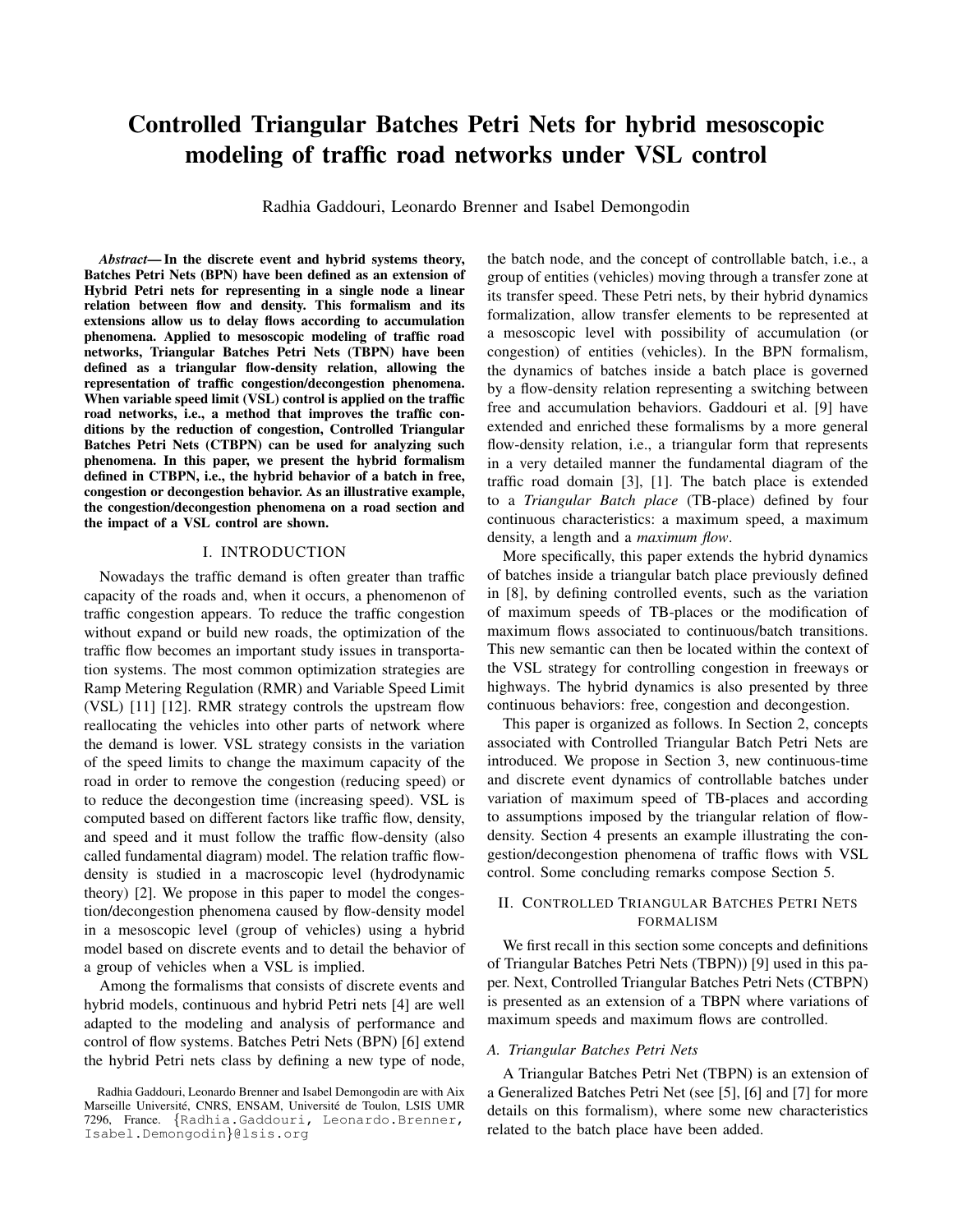*Definition 2.1:* A *Triangular Batches Petri Net* (TBPN) is a 6-tuple  $N = (P, T, Pre, Post, \gamma, Time)$  where:

- $P = P^D \cup P^C \cup P^{TB}$  is a finite set of places partitioned into the three classes of discrete, continuous and triangular batch places.
- $T = T^D \cup T^C \cup T^B$  is a finite set of transitions partitioned into the three classes of discrete, continuous and batch transitions.
- $Pre, Post : (P^D \times T \to \mathbb{N}) \cup ((P^C \cup P^B) \times T \to \mathbb{R}_{\geq 0})$ are, respectively, the pre-incidence and post-incidence matrices, denoting the weight of the arcs from places to transitions and from transitions to places.
- $\gamma: P^{TB} \to \mathbb{R}^4_{\geq 0}$  is the *triangular batch place function*. It associates with each triangular batch place  $p_i \in P^{TB}$ the quadruple  $\gamma(p_i) = (V_i, d_i^{max}, S_i, \Phi_i^{max})$  that represents, respectively, the maximum speed, the maximum density, the length and the maximum flow.
- *Time* :  $T \rightarrow \mathbb{R}_{\geq 0}$  associates a non negative number with every transition:
	- $-$  if  $t_j$  ∈  $T^D$ , then  $Time(t_j) = d_j$  denotes the *firing delay* associated with the discrete transition;
	- $-$  if  $t_j$  ∈  $T^C \cup T^{TB}$ , then  $Time(t_j) = \Phi_j$  denotes the *maximal firing flow* associated with the continuous or batch transition.

The nodes of a TBPN [8] are represented in Fig. 1.



Fig. 1. Nodes of Triangular Batches Petri Nets

**Definition** 2.2: Let a triangular batch place  $p_i$ , with  $\gamma(p_i) = (V_i, d_i^{max}, S_i, \Phi_i^{max})$ . A *propagation speed of congestion*, denoted  $W_i$ , and a *critical density*  $d_i^{cri}$ , are associated with  $p_i$ , defined respectively by:

$$
W_i = \frac{\Phi_i^{max} \cdot V_i}{d_i^{max} \cdot V_i - \Phi_i^{max}} \tag{1}
$$

$$
d_i^{cri} = \frac{W_i.d_i^{max}}{V_i + W_i}
$$
 (2)

The *flow-density relation* that governs the dynamics of TBplace  $p_i$  is defined as follows:

$$
\phi = \begin{cases} d.V_i & \text{if } 0 \le d \le d_i^{cri} \\ W_i.(d_i^{max} - d) & \text{if } d_i^{cri} < d \le d_i^{max} \end{cases} \tag{3}
$$

where d denotes density and  $\phi$  denotes flow.

Figure 2 represents these definitions. Let us now introduced some definitions needed for the rest of this paper. Let a Triangular Batch place  $p_i$ , with  $\gamma(p_i)$  =  $(V_i, d_i^{max}, S_i, \Phi_i^{max})$ . An *input flow*  $\phi_i^{in}(\tau)$  and an *out*put flow  $\phi_i^{out}(\tau)$  of place  $p_i$  are respectively:  $\phi_i^{in}(\tau)$  =  $Post(p_i, \cdot) \cdot \varphi(\tau)$  and  $\phi_i^{\text{out}}(\tau) = Pre(p_i, \cdot) \cdot \varphi(\tau)$  where  $\varphi(\tau)$  is the instantaneous firing vector of continuous and batch transitions (see [7] for more details).

# *B. Controlled Triangular Batches Petri Nets*

A Controlled Triangular Batches Petri Net (CTBPN) has the same syntax than TBPN. However we associate with CTBPN a different semantics, assuming that the maximal firing flow of continuous and batch transitions and, the maximal transfer speed of triangular batch places are control inputs.

*Definition 2.3:* A Controlled Triangular Batches Petri Net (CTBPN) is a TBPN where the maximal transfer speed of TB-place  $p_i \in P^{TB}$  and, the maximal firing flow associated with a continuous or batch transition  $t_j \in T^C \cup T^B$ , can varied. We denote respectively these variables:  $v_i(\tau)$ , with  $0 \le v_i(\tau) \le V_i$ , and  $\phi_j(\tau)$ , with  $0 \le \phi_j(\tau) \le \Phi_j$ .

It should be noted that the variation of the speed of TBplaces imposes a variation of the critical density and of the maximum flow of TB-place while the propagation speed of congestion,  $W_i$  stays constant (see Fig. 2).

**Definition** 2.4: Let TB-place  $p_i$  with  $\gamma(p_i) = (V_i, d_i^{max},$  $(S_i, \Phi_i^{max})$  with a maximal transfer speed  $v_i(\tau)$  such that  $0 \leq$  $v_i(\tau) \leq V_i$ . At time  $\tau$ , the *controlled critical density*  $d_i^{cri}(\tau)$ and the *controlled maximum flow*  $\phi_i^{max}(\tau)$  are respectively defined by:

$$
d_i^{cri}(\tau) = \frac{W_i \cdot d_i^{max}}{v_i(\tau) + W_i},\tag{4}
$$

$$
\phi_i^{max}(\tau) = v_i(\tau).d_i^{cri}(\tau) \tag{5}
$$



Fig. 2. Flow-density relation of a TB-place

#### *C. Batches and markings of TB-places*

A batch, i.e., a group of discrete entities characterized by continuous variables, has been defined for Batches Petri Nets. When, three continuous variables are associated with it, it is called a batch. When, four continuous variables are considered [6], it is called a controllable batch, which is a batch with a speed characteristic lower or equal to its maximum speed.

*Definition* 2.5: A controllable batch  $C\beta_r(\tau)$  at time  $\tau$ , is defined by a quadruple,  $C\beta_r(\tau)$  =  $(l_r(\tau), d_r(\tau), x_r(\tau), v_r(\tau))$  where  $l_r(\tau) \in \mathbb{R}_{\geq 0}$  is its *length*,  $d_r(\tau) \in \mathbb{R}_{\geq 0}$  *is its density*,  $x_r(\tau) \in \mathbb{R}_{\geq 0}$  *is its head position* and  $v_r(\tau) \in \mathbb{R}_{\geq 0}$  is its *speed*. The *instantaneous batch flow* of  $C\beta_r(\tau)$  is such that:  $\varphi_r(\tau) = v_r(\tau) \cdot d_r(\tau)$ .

Each batch place contains a series of controllable batches ordered by their head positions.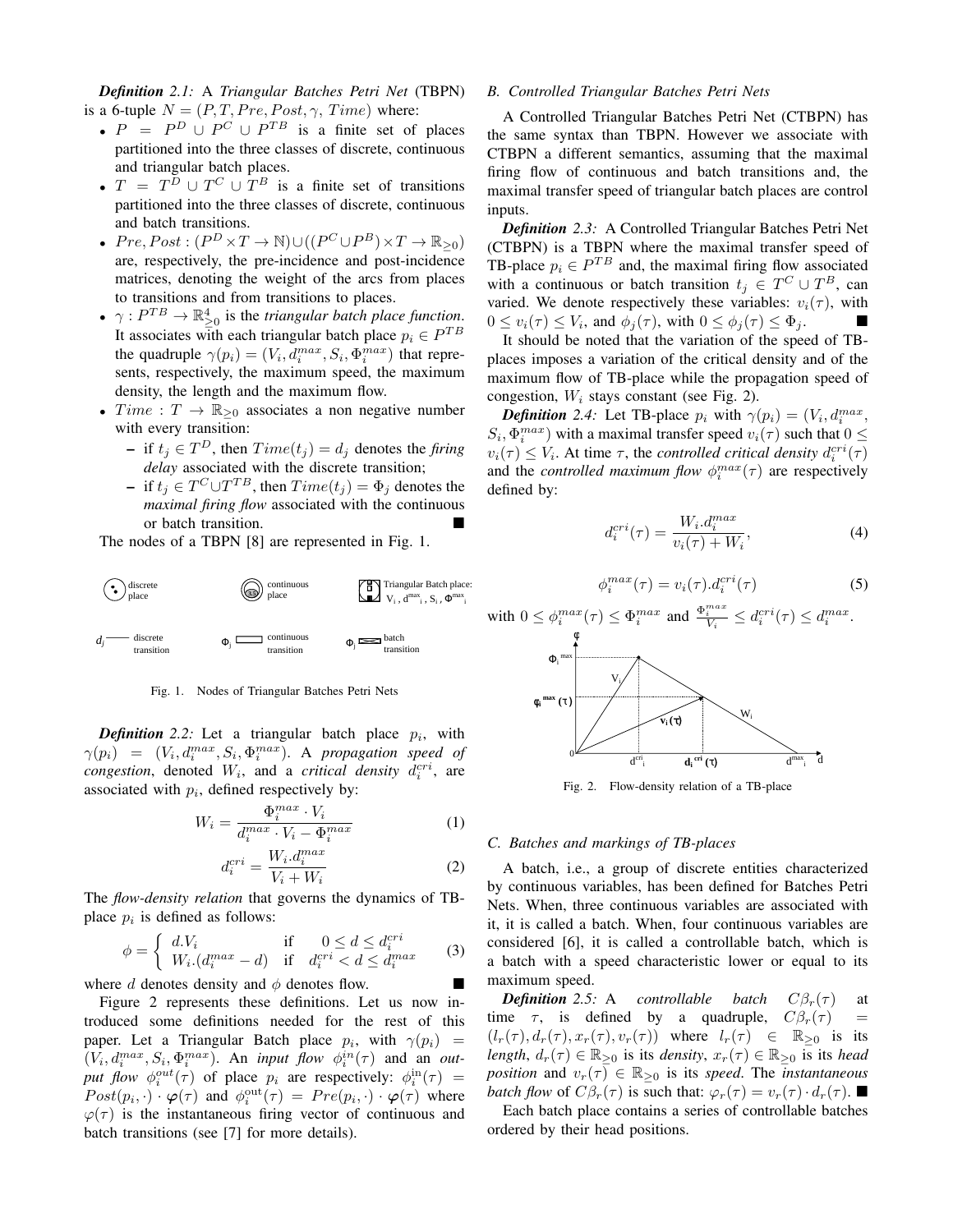*Definition* 2.6: The *marking of a TB-place* at time  $\tau$  is a series of controllable batches. If  $p_i \in P^{TB}$  then  $m_i =$  $\{C\beta_h, \cdots, C\beta_r\}.$ 

*Definition* 2.7: A controllable batch  $C\beta_r(\tau)$  =  $(l_r(\tau), d_r(\tau), x_r(\tau), v_r(\tau))$  of TB-place  $p_i$  with  $\gamma(p_i) = (V_i, d_i^{max}, S_i, \Phi_i^{max})$ , where its head position equals to the length of  $p_i$ , i.e.,  $x_r(\tau) = S_i$ , is called an *output controllable batch*, denoted  $OC\beta_r(\tau)$ . The *output density*,  $d_i^{out}(\tau)$ , of a TB-place is defined as follows. If at time  $\tau$ , TB-place  $p_i$  has an output controllable batch  $OC\beta_r(\tau)$ , then  $d_i^{out}(\tau) = d_r(\tau)$ , else  $d_i^{out}(\tau) = 0$ .

All controllable batches composing the marking of a TBplace must respect the triangular flow-density relation (see eq.3). This condition allows us to define states of controllable batches.

*Definition* 2.8: (*States of batches*) Let  $C\beta_r(\tau)$  $(l_r(\tau), d_r(\tau), x_r(\tau), v_r(\tau))$  be a controllable batch of TBplace  $p_i$ , with  $v_i(\tau)$  variable speed and  $V_i$  maximum speed of  $p_i$   $(v_i(\tau) \leq V_i)$ .

- $C\beta_r$  is in a *free state* if its density is lower or equal to the critical density of  $p_i$ :  $d_r(\tau) \leq d_i^{cri}(v_i)$ ;
- $C\beta_r$  is in a *congested state* if its density is greater to the critical density of  $p_i$ :  $d_r(\tau) > d_i^{cri}(v_i)$ .



Fig. 3. Free and congested states of controllable batches

Let us now define, at time  $\tau$ , two static functions which can be applied on batches of a TB-place.

- *Merge.* If two batches with the same density and the same speed are in contact, they can be merged. Let batches  $C\beta_r(\tau) = (l_r(\tau), d_r(\tau), x_r(\tau), v_r(\tau))$ and  $C\beta_h(\tau) = (l_h(\tau), d_h(\tau), x_h(\tau), v_h(\tau))$ , such that  $x_r(\tau) = x_h(\tau) + l_r(\tau)$ ,  $d_r(\tau) = d_h(\tau)$  and  $v_r(\tau) =$  $v_h(\tau)$ . In this case, batch  $C\beta_r(\tau)$  becomes  $C\beta_r(\tau)$  =  $(l_r(\tau) + l_h(\tau), d_r(\tau), x_r(\tau), v_r(\tau))$  and batch  $C\beta_h(\tau)$ is destroyed.
- *Split.* It is always possible to split a batch into two batches in contact with the same density and speed. Let batch  $C\beta_r(\tau) = (l_r(\tau), d_r(\tau), x_r(\tau), v_r(\tau))$  is split in two batches with the same density and the same speed as follows:  $C\beta_r(\tau) = (l_r(\tau), d_r(\tau), x_r(\tau), v_r(\tau))$  and  $C\beta_{r'}(\tau) = (0, d_r(\tau), x_r(\tau), v_r(\tau)).$

# *D. Variation of maximum speeds of TB-places*

In a CTBPN, characteristics and states of batches change when the maximal speed of TB-place  $p_i$  varies from  $v_i(\tau)$  to  $v_i'(\tau)$ . It has to be noted that, at time  $\tau$ , the maximal speed

jumps from value  $v_i$  to value  $v'_i$ . As previously presented and according to eq. 4, when the maximal speed of place  $p_i$  increases (resp. decreases), the critical density  $d_i^{cri}(v_i)$ decreases (resp. increases). Thus at time  $\tau$ , two cases must be considered: the maximal speed decreases, i.e.,  $v_i'(\tau) < v_i(\tau)$ , or the maximal speed increases, i.e.,  $v_i'(\tau) > v_i(\tau)$ .

1) Decreasing speed  $v_i'(\tau) < v_i(\tau)$ 

Three cases are possible when the maximal speed decreases (see Fig. 4):

- case 1:  $C\beta_1 = (l_1, d_1, x_1, v_1)$  is a free controllable batch. When the speed of TB-place decreases, batch  $C\beta_1$  reduces its speed but keeps its density. It stays a free batch,  $C\beta_1 = (l_1, d_1, x_1, v'_i)$ .
- case 2:  $C\beta_2 = (l_2, d_2, x_2, v_2)$  is a congested controllable batch with a higher speed than  $v_i'$  ( $v_2 > v_i'$ ). When the speed of TB-place decreases, batch  $C\beta_2$  reduces its speed to  $v_i'$  but keeps its density. It becomes a free batch,  $C\beta_2 = (l_2, d_2, x_2, v'_i).$
- case 3:  $C\beta_3 = (l_3, d_3, x_3, v_3)$  is a congested controllable batch with a lower speed than  $v'_i$  ( $v_3 < v'_i$ ). When the speed of TB-place decreases,  $C\beta_3$  keeps all



Fig. 4. Batches after a decreasing of the maximum speed of a TB-place





Fig. 5. Batches after an increasing of the maximum speed of a TB-place

Three cases are possible when the maximal speed increases (see Fig. 5) :

- case 1:  $C\beta_1 = (l_1, d_1, x_1, v_1)$  is a free controllable batch and its density is lower than  $d_i^{cri}(v_i')$ . When the TB-place speed increases to  $v_i'$ , batch  $C\beta_1$  increases its speed to  $v_i'$  and keeps its density. It stays a free batch,  $C\beta_1 = (l_1, d_1, x_1, v'_i).$
- case 2:  $C\beta_2 = (l_2, d_2, x_2, v_2)$  is a free controllable batch and its density is greater than  $d_i^{cri}(v_i')$ . When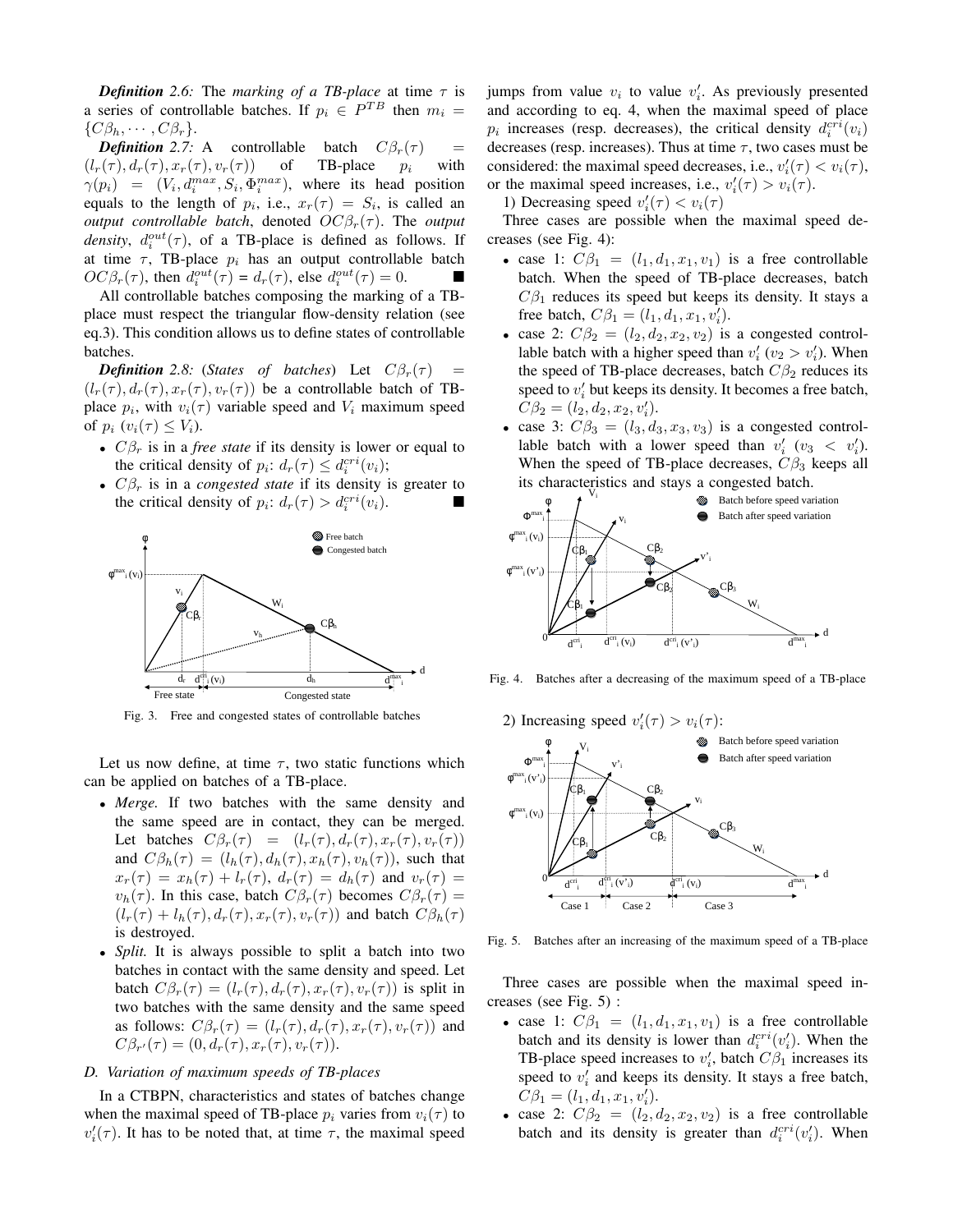the TB-place speed increases to  $v'_i$ , batch  $C\beta_2$  keeps its density while its speed increases to speed  $v'_2$  =  $(W_i \cdot (d_i^{max} - d_2))/d_2$ , that respects  $v_i \langle v_2' \rangle \langle v_i'.$ It becomes a congested batch,  $C\beta_2 = (l_2, d_2, x_2, v_2')$ .

• case 3:  $C\beta_3 = (l_3, d_3, x_3, v_3)$  is a congested controllable batch. When the speed of TB-place changes, this batch does not changed and stays a congested batch.

### *E. Events of a TB-place*

The behavior of a TB-place is based on a discrete event approach with linear and constant evolutions between events. The invariant behavior state (IB-state) of a batches Petri net characterizes the global state between two timed events. Restricted to a TB-place, it corresponds to a period of time such that the input flow, the output flow, the output density and the transfer speed are constants. In a CTBPN, two controlled events have been added:

- a controlled speed event which is a triplet  $(p_i, v_i, \tau)$ , where  $p_i$  is a TB-place  $(p_i \in P^{TB})$ ,  $v_i \in [0, V_i]$  is the variable maximum speed of  $p_i$  and  $\tau$  is the date of occurrence of this event.
- a controlled flow event which is a triplet  $(t_i, \phi_i, \tau)$ , where  $t_j$  is a continuous or batch transition ( $t_j \in$  $T^C \cup T^B$ ),  $\phi_j \in [0, \Phi_j]$  is the variable maximum firing flow of  $t_j$  and  $\tau$  is the date of occurrence of this event.

More generally, in a CTBPN, the events that have to be considered during the evolution are:

- Internal events
	- i.1 a batch becomes an output batch  $C\beta_r = OC\beta_r$ ;
	- i.2 two batches meet;
	- i.3 a batch is destroyed  $C\beta_r = \emptyset$ .
- External events
	- e.1 a discrete transition is fired;
	- e.2 a continuous place becomes empty;
	- e.3 a discrete transition becomes enabled;
	- e.4 a batch becomes an output batch;
	- e.5 an output batch is destroyed.
- Controlled events
	- c.1 the maximum flow of a batch or a continuous transition is modified:  $(t_j, \phi'_j, \tau)$ ;
	- c.2 the maximum speed of a TB-place is modified:  $(p_i, v'_i)$  $, \tau$ ).

Let us now focus on the continuous dynamics of batch places.

# III. CONTINUOUS-TIME DYNAMICS OF CONTROLLABLE BATCHES INSIDE A TB-PLACE

As the dynamics of batches can be controlled through the modification of maximum flows associated with continuous and batch transitions and through the variation of the maximum transfer speeds of TB-places, a new dynamics of batches circulate inside TB-places has to be defined. This dynamics is based on the theory of shockwave and takes into account the triangular flow-density relation.

Moreover, with every TB-place  $p_i$ , are associated continuous functions that represent transformation of batches: inputing, moving and exiting. These continuous functions change, by linear variations, variables of length and position, while density and speed of batches stay constant in time (i.e., these last variables only change when an event occurs, see previous section). Consequently, for any batch  $C\beta_r(\tau)$  =  $(l_r(\tau), d_r(\tau), x_r(\tau), v_r(\tau))$ , it holds:  $d_r = \dot{v}_r = 0$ .

Let us present now the three dynamics of controllable batches.

A) Free dynamics

First we recall the definition of the free behavior, previously introduced in [6].

*Definition 3.1:* (*Free behavior*) Controllable batch  $C\beta_r(\tau) = (l_r(\tau), d_r(\tau), x_r(\tau), v_r(\tau))$  of batch place  $p_i$  is in a *free behavior*, if it moves freely at its transfer speed  $v_r(\tau)$ .

Three different dynamics can occur.

*Definition 3.2:* (*Input in free behavior*) A created controllable batch,  $C\beta_r(\tau) = (0, d_r(\tau), 0, v_r(\tau))$ , without contact with another batch or in contact with a downstream batch  $C\beta_h(\tau)$  that has a greater speed (i.e.,  $v_h(\tau) \ge v_r(\tau)$ ), freely enters in place  $p_i$  according to:

$$
\dot{x_r} = \dot{l_r} = v_r(\tau) \tag{6}
$$

*Definition 3.3:* (*Move in free behavior*) A controllable batch,  $C\beta_r(\tau) = (l_r(\tau), d_r(\tau), x_r(\tau), v_r(\tau))$ , which is a free batch, freely moves inside place  $p_i$  according to:

$$
\dot{x}_r = v_r(\tau); \quad \dot{l}_r = 0 \tag{7}
$$

*Definition 3.4:* (*Exit in free behavior*) An output controllable batch  $C\beta_r(\tau) = (l_r(\tau), d_r(\tau), S_i, v_r(\tau))$ , which has its flow equals to the output flow of  $p_i$ , or which is free with a lower batch flow than the output flow, freely exits from place  $p_i$  according to:

$$
\dot{x}_r = 0; \quad \dot{l}_r = -v_r(\tau) \tag{8}
$$

B) Congestion dynamics

To adapt some definitions on GBPN to CTBPN, the accumulation behavior previously introduced in [6] and [7] is now called *congestion behavior*.

*Definition 3.5:* (*Congestion behavior*) Controllable batch  $C\beta_r(\tau) = (l_r(\tau), d_r(\tau), x_r(\tau), v_r(\tau))$  of batch place  $p_i$  is in a *congestion behavior*, if it cannot move at its speed but must reduces it, i.e., it starts an accumulation. Two cases can cause this behavior:

- $C\beta_r(\tau)$  is an output batch of  $p_i$  and the output flow of  $p_i$  is lower than the output batch flow  $(\phi_i^{out} < \varphi_r(\tau))$ .
- $C\beta_r(\tau)$  is a batch in contact with a downstream batch  $C\beta_h(\tau)$  that has a lower speed  $(v_h(\tau) < v_\tau(\tau))$ .

Let us now focus on the dynamics of controllable batches in congestion behavior, in compliance with the previous definition.

*Definition 3.6: (Input in congestion behavior)* A created controllable batch  $C\beta_r(\tau) = (0, d_r(\tau), 0, v_r(\tau))$  in contact with a downstream batch  $C\beta_h(\tau) = (l_h(\tau), d_h(\tau))$ ,  $x_h(\tau)$ ,  $v_h(\tau)$ ), and which is in a congestion behavior  $(v_h(\tau) < v_r(\tau))$  at time  $\tau$ , enters in place  $p_i$  according to equation (6), after changing its speed and its density as follows:  $v_r(\tau) = v_h(\tau)$  and  $d_r(\tau) = d_h(\tau)$ .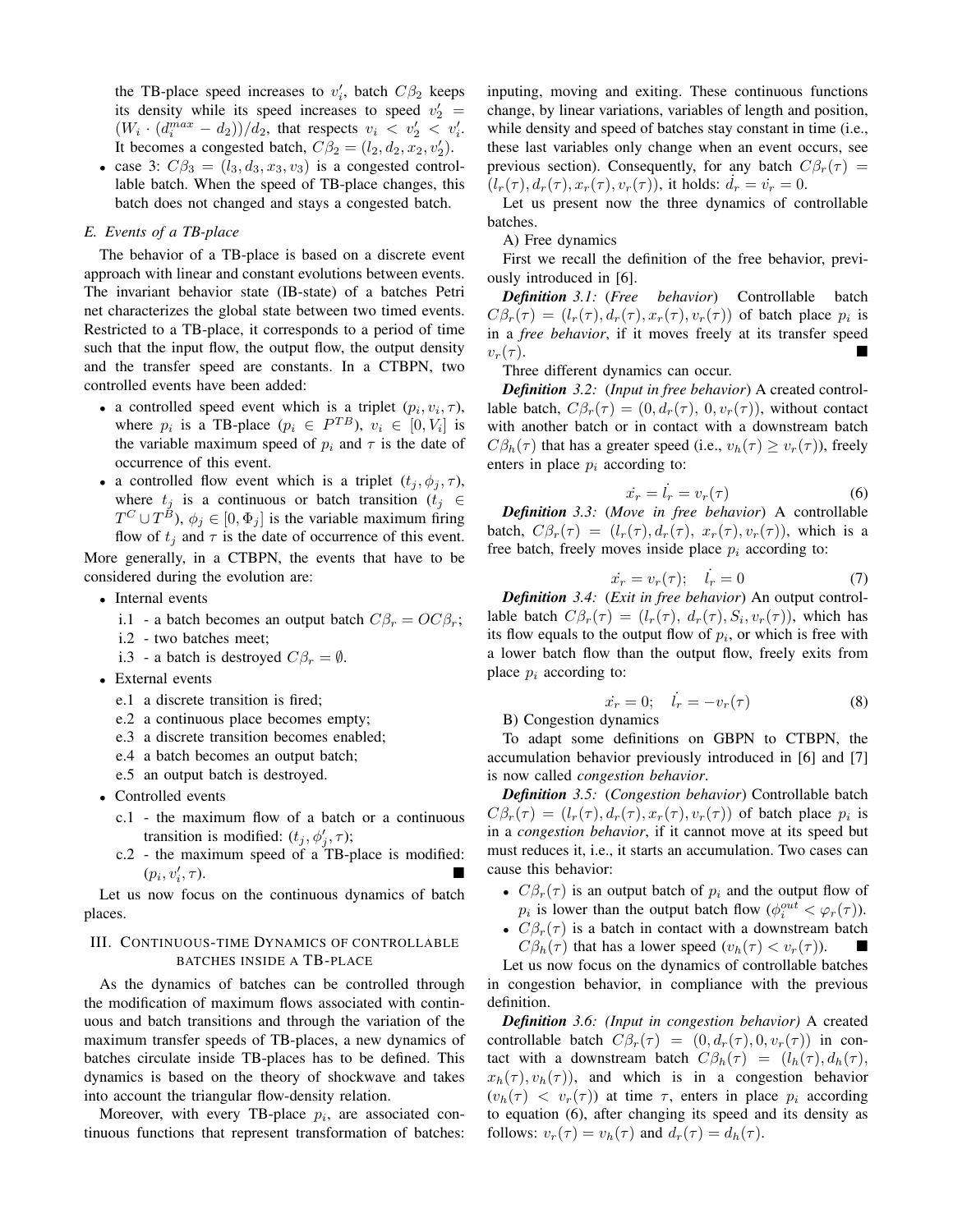*Definition 3.7: (Move in congestion behavior)* A controllable batch  $C\beta_r(\tau) = (l_r(\tau), d_r(\tau), x_r(\tau), v_r(\tau))$ , which is not a created or an output batch  $(x_r(\tau) < S_i$  and  $l_r(\tau) \neq 0$ ), in contact with a downstream batch  $C\beta_h(\tau) =$  $(l_h(\tau), d_h(\tau), x_h(\tau), v_h(\tau))$ , and which is in a congestion behavior  $(v_h(\tau) < v_r(\tau))$  at time  $\tau$ , is splitted as follows:

- $C\beta_r(\tau) = (l_r(\tau), d_r(\tau), x_r(\tau), v_r(\tau))$  and
- $C\beta_{r'}(\tau) = (0, d_{r'}(\tau), x_{r'}(\tau), v_{r'}(\tau))$  with  $v_{r'}(\tau) =$  $v_h(\tau)$ ,  $d_{r'}(\tau) = d_h(\tau)$  and  $x_{r'}(\tau) = x_r(\tau)$ .

From time  $\tau$  on, the evolution of both batches  $C\beta_r$  and  $C\beta_{r'}$  is governed by:

$$
\begin{cases}\n\dot{x}_{r'} = v_{r'}(\tau) \\
\dot{l}_{r'} = \frac{d_r(\tau)}{d_r(\tau) - d_{r'}(\tau)} \cdot (v_{r'}(\tau_1) - v_r(\tau))\n\end{cases} \tag{9}
$$

$$
\begin{cases}\n\dot{x}_r = -\frac{d_r(\tau)}{d_r(\tau) - d_{r'}(\tau)} \cdot (v_{r'}(\tau_1) - v_r(\tau)) \\
\dot{l}_r = -\frac{d_{r'}(\tau)}{d_r(\tau) - d_{r'}(\tau)} \cdot (v_{r'}(\tau_1) - v_r(\tau))\n\end{cases}
$$
\n(10)

To leave the batch place, output batch  $C\beta_r(\tau)$  must reduce its speed and should increase its density according to the output flow of  $p_i$ . To represent this situation, it is necessary to apply the split function.

*Definition 3.8: (Exit in congestion behavior)* An output controllable batch  $C\beta_r(\tau) = (l_r(\tau), d_r(\tau), S_i, v_r(\tau))$  of batch place  $p_i$ , which is in a congestion behavior at time  $\tau$  (i.e.,  $\phi_i^{out} < \varphi_r(\tau)$ ), is split into two batches as follow:

•  $C\beta_r(\tau) = (l_r(\tau), d_r(\tau), S_i, v_r(\tau))$  and •  $C \beta_{r'}(\tau) = (0, d_{r'}(\tau), x_{r'}(\tau), v_{r'}(\tau))$  with  $d_{r'}(\tau) =$  $d_i^{max} - \frac{\phi_i^{out}}{W_i}$ ,  $v_{r'}(\tau) = \frac{\phi_i^{out}}{d_{r'}(\tau)}$  and  $x_{r'}(\tau) = S_i$ .

From time  $\tau$  on, both batches evolves according to:

$$
\begin{cases}\n\dot{x_{r'}} = 0 \\
\dot{l_{r'}} = \frac{v_r(\tau) \cdot d_r(\tau) - \phi_i^{out}}{d_{r'}(\tau) - d_r(\tau)}\n\end{cases}
$$
\n(11)

$$
\begin{cases}\n\dot{x}_r = -\frac{v_r(\tau) \cdot d_r(\tau) - \phi_i^{out}}{d_{r'}(\tau) - d_r(\tau)} \\
\dot{l}_r = \frac{\phi_i^{out} - v_r(\tau) \cdot d_{r'}(\tau)}{d_{r'}(\tau) - d_r(\tau)}\n\end{cases}
$$
\n(12)

C) Decongestion dynamics

The decongestion dynamics is only applied to congested batch. Of course, a created batch cannot be in a decongestion behavior.

*Definition 3.9:* (*Decongestion behavior*) Congested controllable batch  $C\beta_r(\tau) = (l_r(\tau), d_r(\tau), x_r(\tau), v_r(\tau))$  of batch place  $p_i$  is in a *decongestion behavior*, if it can move with a higher speed. Three situations can cause this behavior:

- $C\beta_r(\tau)$  is a congested output batch and the output flow of  $p_i$  is greater than the output batch flow  $(\phi_i^{out} >$  $\varphi_r(\tau)$ ).
- $C\beta_r(\tau)$  is a congested batch in a downstream contact with  $C\beta_h(\tau)$  that has a greater speed  $(v_h(\tau) > v_r(\tau))$ .

•  $C\beta_r(\tau)$  is a congested batch without contact with a downstream batch that has a lower speed than  $v_i(\tau)$ .

Let us now focus on the dynamics of controllable batches in decongestion behavior, in compliance with the previous definition.

*Definition 3.10:* ( *Exit in decongestion behavior*) A congested output controllable batch  $C\beta_r(\tau)$  =  $(l_r(\tau), d_r(\tau), S_i, v_r(\tau))$  of batch place  $p_i$ , which is in a decongestion behavior at time  $\tau$  (i.e.,  $\phi_i^{out} > \varphi_r(\tau)$ ), is split into two batches as follow:

- $C\beta_r(\tau) = (l_r(\tau), d_r(\tau), S_i, v_r(\tau))$  and
- $C_{\beta_{T}'}^{\beta_{T}'}(\tau) = (0, d_{r'}(\tau), x_{r'}(\tau), v_{r'}(\tau))$  with  $d_{r'}(\tau) = \frac{\phi_i^{out}}{v_i(\tau)}, v_{r'}(\tau) = v_i(\tau)$  and  $x_{r'}(\tau) = S_i$

From time  $\tau$  on, the dynamics of both batches,  $C\beta_r(\tau)$ and  $C\beta_{r'}(\tau)$ , are governed by eq. (11) and eq. (12).

Two cases are considered for the moving dynamics in decongestion behavior: the batch moves with or without contact with a downstream batch.

*Definition 3.11:* ( *Move in decongestion behavior with a downstream contact*) Congested controllable batch,  $C\beta_r(\tau) = (l_r(\tau), d_r(\tau), x_r(\tau), v_r(\tau))$  of batch place  $p_i$ without contact and which is in decongestion behavior, is split into two batches as follows:

- $C\beta_r(\tau) = (l_r(\tau), d_r(\tau), x_r(\tau), v_r(\tau))$  and
- $C\beta_{r'}(\tau) = (0, d_{r'}(\tau), x_{r'}(\tau), v_{r'}(\tau))$  with  $v_{r'}(\tau) =$  $v_i(\tau)$ ,  $d_{r'}(\tau) = d_i^{cri}(v_i)$  and  $x_{r'}(\tau) = x_r(\tau)$ .

From time  $\tau$  on, the dynamics of each batch  $C\beta_r(\tau)$  and  $C\beta_{r'}(\tau)$  are governed by equation (9) and equation (10).

*Definition 3.12:* ( *Move in decongestion behavior without contact*) Congested controllable batch,  $C\beta_r(\tau)$  =  $(l_r(\tau), d_r(\tau), x_r(\tau), v_r(\tau))$  of batch place  $p_i$  in contact with a downstream batch  $C\beta_h(\tau) = (l_h(\tau), d_h(\tau), x_h(\tau), v_h(\tau)),$ and which is in decongestion behavior, is split into two batches as follows:

- $C\beta_r(\tau) = (l_r(\tau), d_r(\tau), x_r(\tau), v_r(\tau))$  and
- $C\beta_{r'}(\tau) = (0, d_{r'}(\tau), x_{r'}(\tau), v_{r'}(\tau))$  with  $v_{r'}(\tau) =$  $v_h(\tau)$ ,  $d_{r'}(\tau) = d_h(\tau)$  and  $x_{r'}(\tau) = x_r(\tau)$ .

From time  $\tau$  on, the dynamics of each batch  $C\beta_r(\tau)$  and  $C\beta_{r'}(\tau)$  are governed by equation (9) and equation (10).

#### IV. EXAMPLE

For illustrating the proposed dynamics of controllable batches inside TB-places, we model a road section based on an example presented in [2] where we can observe congestion and decongestion phenomena. We consider a road section S with a length  $L = 12$  km with two lanes in one direction and without on/off ramp. The maximum flow  $Q^{max}$ of the road is equal to 4080  $veh/h$ , the jam density k is 320 veh/km, its free speed  $v^{free}$  is limit to 120 km/h and its inflow  $\phi^{in}$  is equal to 3060  $veh/h$ . The CTBPN that represents such a road section is shown in Figure 6, where the input flow  $\phi^{in}$ , output flow  $\phi^{out}$  are represented by the maximum firing flows associated with batch transitions  $t_1$ and  $t_2$ , respectively  $\Phi_1 = 3060$ ,  $\Phi_2 = 4080$ . TB-place  $p_2$ represents the road section and continuous place  $p_1$  limits the capacity of the section  $(k \times L)$ .